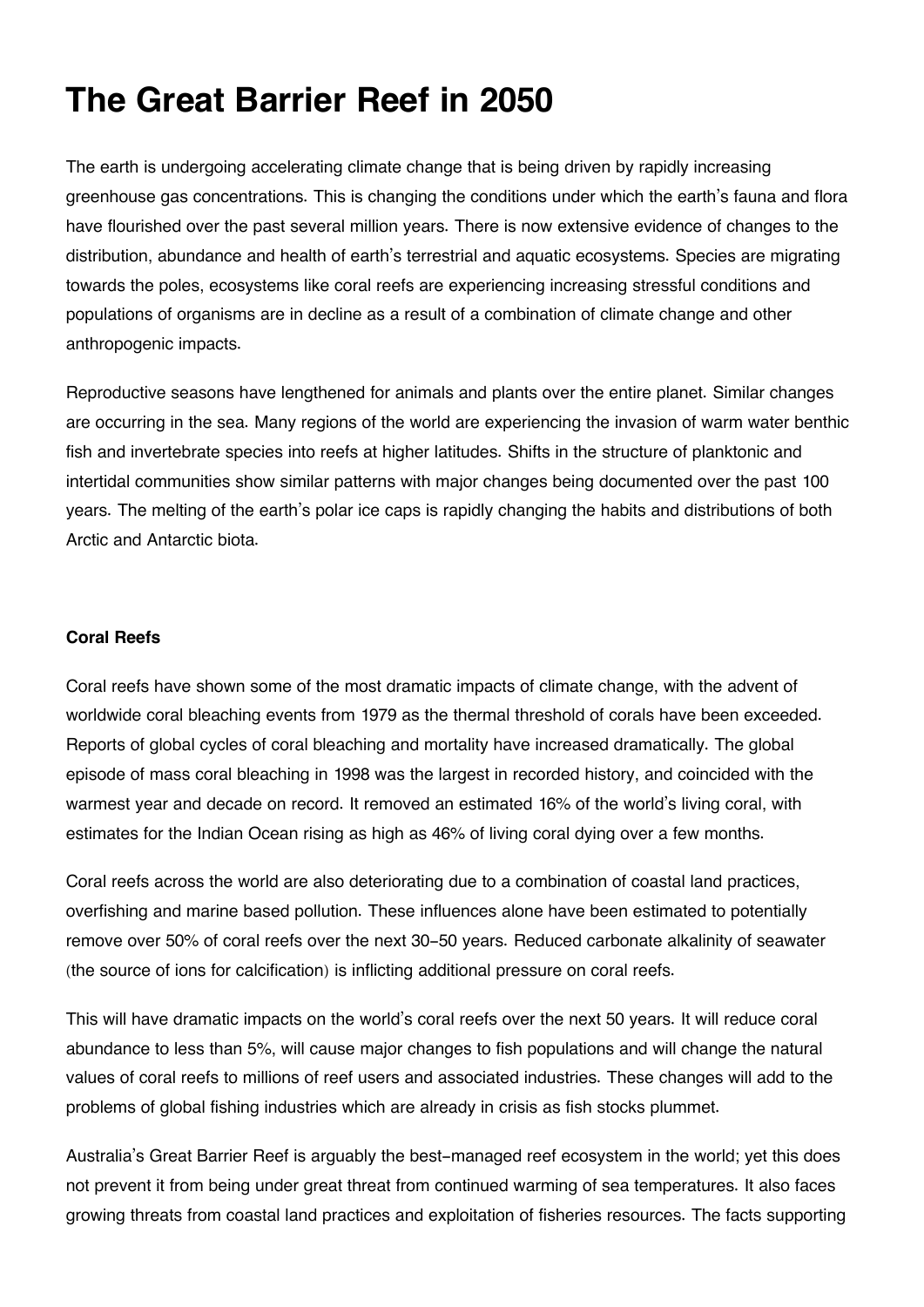these conclusions are indisputable.

#### **Half of Coral Cover by 2050**

Change to the health of our ecosystems as a result of climate change is inevitable. Even under the best case scenario, losses of at least 50% of the Reef's living coral cover are likely to occur by 2050. It is estimated that corals on the Great Barrier Reef will experience between 2 degrees Celsius and 6 degrees Celsius increases in sea temperature by 2100. Torres Strait temperatures will be found at the southern Great Barrier Reef as early as 2030. As with coral reefs elsewhere, thermal stress is likely to increase to levels that are several times higher than in 1998. By the middle of this century, these levels will be exceeded every year at all sites along the Great Barrier Reef. Corals will either have to adapt or move. If they don't do either, then corals will become rare over most of the Great Barrier Reef.

There is little to no evidence that corals can adapt fast enough to match even the lower projected temperature rise. Most evidence points to rates of adaptation that involve centuries and millennia. There is no evidence that coral can take on completely new varieties of symbiotic dinoflagellates with the result that they are hardened to the projected increases in sea temperature. Reefs do not exchange masses of larvae over hundreds of kilometres even though they are connected genetically. These factors plus the observation that mass mortalities of corals are increasing in response to sea temperature increases suggest that the rate of adaptation cannot match the high rate of climate change currently occurring.

## $\{$ %C2,3,4% \}

The flora and fauna of the Great Barrier Reef is going to change dramatically if current estimates of climate change are correct. The past behaviour of coral reefs to warming has revealed that thermal stresses of 5 degree heating months remove the majority of reef-building corals and other related organisms. There is no evidence to the contrary. The Great Barrier Reef will see thermal stresses of 5 or more degree heating months on an annual basis by 2050. They are projected to rise to as high as 15-20 degree heating months by 2100. Coral cover will decrease to less than 5% on most reefs by the middle of the century under even the most favourable assumptions. This is the only plausible conclusion if sea temperatures continue to rise. Reefs will not disappear but they will be devoid of coral and dominated by other less appealing species such as macroalgae and cyanobacteria.

#### **The Circle of Life**

The rapid reduction in coral cover will have major consequences for other organisms and reef functions. Many organisms that are coral dependent will become rare and may become locally or globally extinct. Other organisms, such as herbivores, may actually increase as reefs change from coral domination to